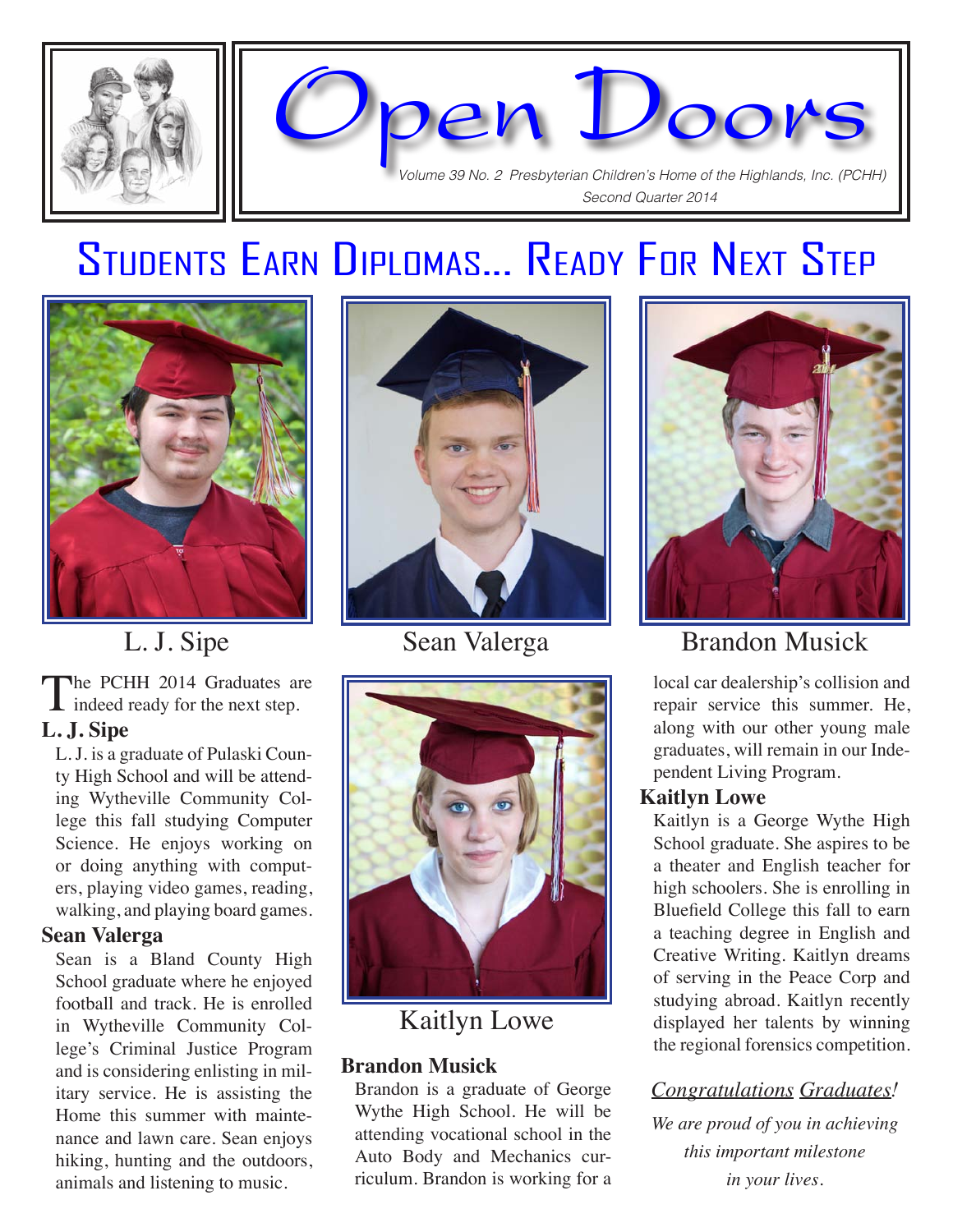

Billy Rice Executive Director

All across the country families are<br>celebrating the milestone of high school graduation, and the Children's Home family is no different. They add to the hundreds of young men and women who have accomplished this goal while residing with us. Their stories are as diverse as their personalities, but they all have one thing in common – the unique struggle that goes with being removed from your home and dealing with whatever horrors that accompanied that decision.

The smiles you see on the faces of the graduates that grace the cover of our newsletter were not there the first time they walked through our doors. It is a scary time for them, and it is an experience that most of us cannot comprehend. To get from that day to walking across the stage to receive their diploma is a testament to their resolve and the love and direction they receive from our staff. As a member of our Children's Home family, I hope you share in the great pride we take in our graduate's accomplishments.

I want to share one more thought with you. I believe our mission, "*giving children hope and purpose for the future*", is never more relevant than at graduation. Most children come to us with very little hope and purpose in their lives. During their time with us they have rehabilitated their spirit and were exposed to people and events that will shape their life forever. They now have hope, and the ability to determine their purpose in life. To those

of you whose support of our ministry helped make this happen, please accept our heartfelt thanks and take a moment to feel the pride in the accomplishments of our graduates.





**NEXT** Alumni Gathering: **2016**

### P.O. Box 545 pen Doors Giving Children

Hope & Purpose for the Future

Wytheville, VA 24382 (276) 228-2861 FAX (276) 228-8154

www.pchh.org • info@pchh.org

This agency complies with all state and federal non-profit fundraising regulations. A financial statement is available for the asking. Open Doors is an educational publication produced in-house periodically to provide insights about PCHH.

> Billy Rice **EXECUTIVE DIRECTOR**

| <b>BOARD OF DIRECTORS</b>                                                                                                                                                                                                                                                                                                                                                                                                                                                                                                                                                                                                  |  |
|----------------------------------------------------------------------------------------------------------------------------------------------------------------------------------------------------------------------------------------------------------------------------------------------------------------------------------------------------------------------------------------------------------------------------------------------------------------------------------------------------------------------------------------------------------------------------------------------------------------------------|--|
| Marta Armstrong - Harrisonburg, VA<br>Libby Beamer - Christiansburg, VA<br>Jim Bunn - Bristol. VA<br>** Janet Cassell - Austinville, VA<br>Richard Claterbaugh - Troutville, VA<br>Kathy Floyd - Charlottesville, VA<br>* Floyd Gilbert - Virginia Beach, VA<br>Tom Gisiner - Vinton, VA<br>Linda Gueringer - Richmond, VA<br>Charlie Huppuch - Verona, VA<br>Denny Jennings - Meadows of Dan, VA<br>Sue Legg - Hillsville, VA<br>Jayne Sneed - Richmond, VA<br>Sara Staley - Marion, VA<br>Harley Stewart - Williamsburg, VA<br>Anne Teresa - Shepardstown, VA<br>Patsy Weeks - Radford, VA<br>Ed Whitehead - Bristol, VA |  |
| *Moderator ** Vice-Moderator                                                                                                                                                                                                                                                                                                                                                                                                                                                                                                                                                                                               |  |

# PCHH Needs

#### *Current Needs...*

- Pool (beach) towels
- Outdoor activity equipment
- Fishing rods, reels, tackle
- Gift cards to McDonald's, Wendy's, Hardee's, etc.
- Cake, brownie, & cookie mixes

Your assistance of helping supply many of these items goes a long way in helping us to be as efficient as possible.

Thank you!

# Since 1919... Giving Children Hope & Purpose for the Future

# COVENANT CHURCHES

**Our Covenant Church Wall is**<br>growing but we have room for more. If your church has not signed on, please contact us.

There are several churches who support us regularly whose name is not listed on our wall. We want to recognize your support. You already qualify with the support you are giving, all we need is your okay to include you.

Please consider joining our family in this way. If you would like more information, call us or go online to our website, www.pchh.org.

We are so thankful for the 54 churches whose names and hometowns are engraved on the plaques on the Covenant Church Wall in our Board Room. Come join us!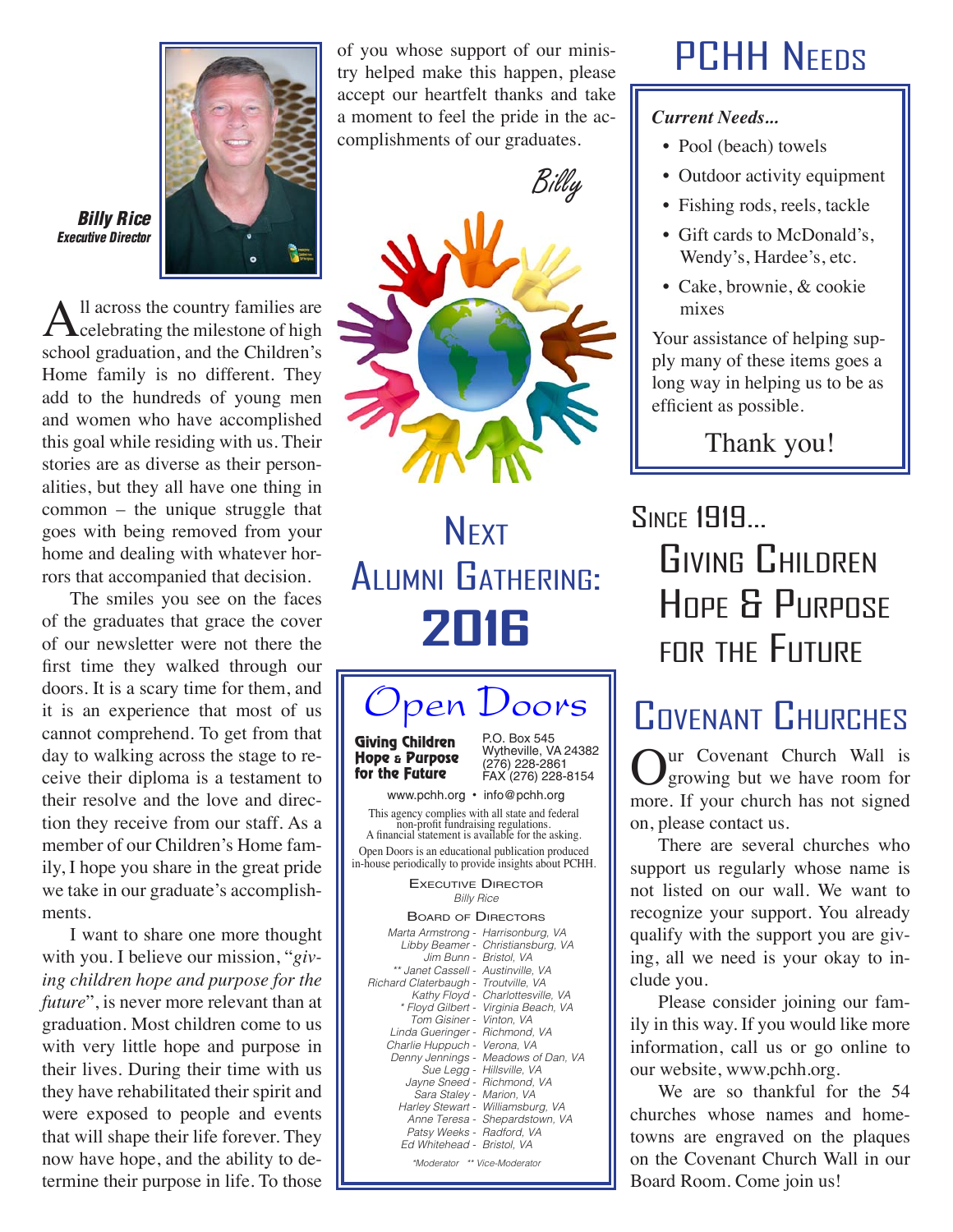# PROM NIGHT 2014... A SPECIAL TIME FISHING IS FUN!



Prom Night is very exciting for those Junior and Senior students participating in this special extra-curricular activity. The actual night of the Prom is special but the anticipation and flurry of activity preparing for it is adrenaline producing time as well.

Fishing has always been about more than just landing fish. Our pond has served as an ideal location for deep contemplation, evaluating circumstances, and dreaming of ways to find one's self... and yes, experiencing the joy of landing a fish.

Some of our residents have been fishing before they come to us; but for many, we get to introduce them to the sport.



# GRASS IS GROWING! 100TH ANNIVERSARY

praying for warm weather. Spring has Children's Home began in September transportation of residents is one van Seems like only yesterday we were<br>
Sighting the cold weather and sprung and the grass is not only green, it's growing like crazy. Keeping 45 acres manicured is a challenge!







 $\sum_{n=1}^{\infty} I$  are in the planning phase of **V** our 100th Anniversary. The 1919 and 2019 is not far away.

If you have stories to share or suggestions as to how we can make this once-in-a-lifetime event special, PLEASE let us know. We want it to meaningful.

the office at 425 Grayson Road, Wy- er necessary locations. org, mail us at P. O. Box 545, Wytheville.

celebration worthy of the occasion. We look forward to your input.

# A Serious Need

The Home has a need for 2 gently<br>used vehicles. Our strategy for and one car for each of our cottages.

The vans serve us well when we transport the entire cottage to activities or trips. However, every day we need to transport only a couple resibe memorable, unforgettable and dents at a time. We have been able to reduce the mileage cost by utilizing You can e-mail us at info@pchh. lower-cost per mile regular cars when we transport residents to doctor's aptheville, VA 24382, or bring it by pointments, work, court dates, or oth-

Four-door vehicles or mini-vans We know 2019 will be here be- provide safe, reliable transportation fore we know it... help us make this for less cost per mile than vans. If you would like to donate one, please call 276-228-2861.